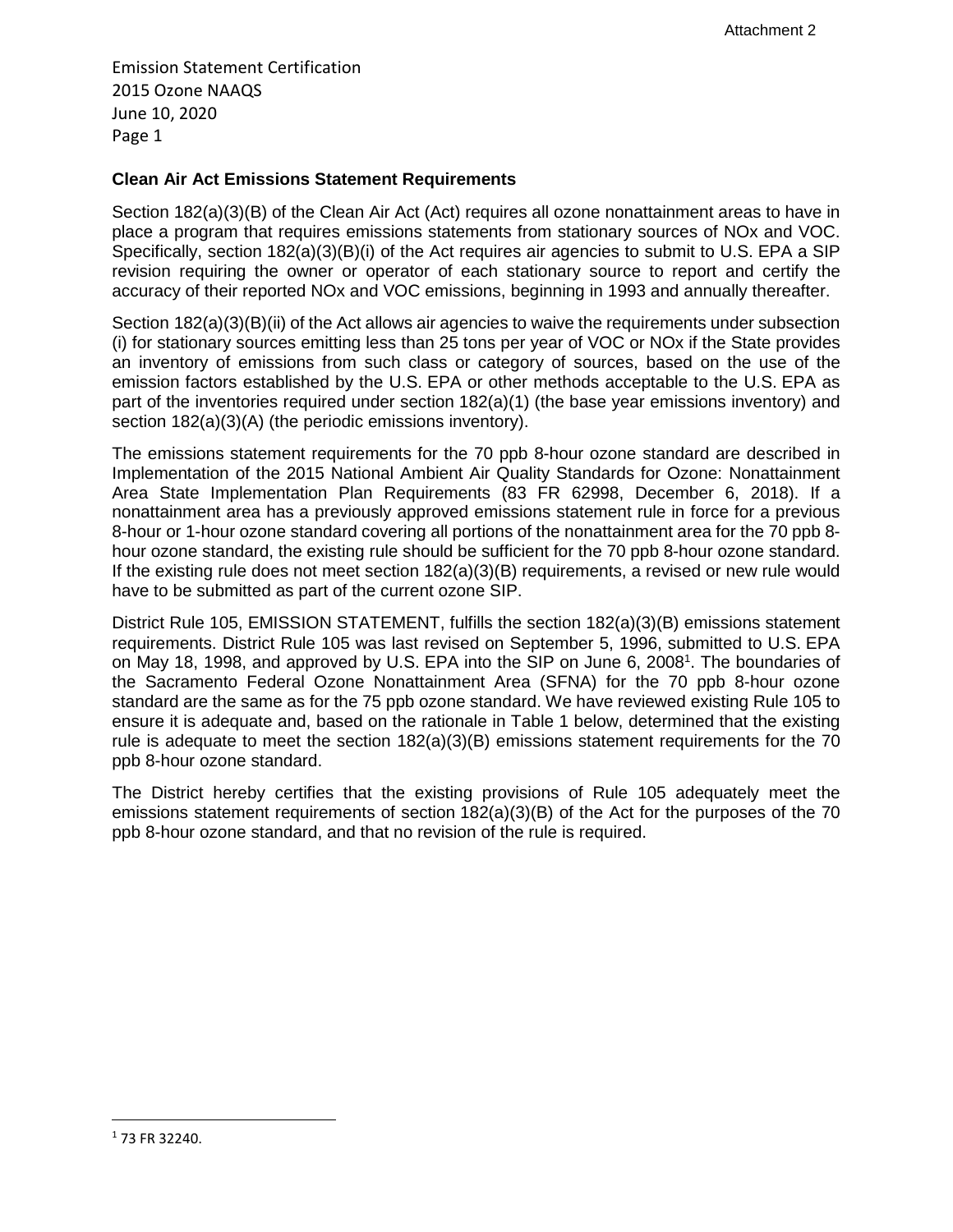|  | Table 1 – Clean Air Act Requirements Contained in Rule 105, Emission Statement |
|--|--------------------------------------------------------------------------------|
|--|--------------------------------------------------------------------------------|

| CAA 182(a)(3)(B) Requirements                                                                                                                                                                                                                                                      | <b>District Rule 105 Provision</b>                                                                                                                                                                                                                                                                                                                                                                                                                                                                                                                                                                                                                |
|------------------------------------------------------------------------------------------------------------------------------------------------------------------------------------------------------------------------------------------------------------------------------------|---------------------------------------------------------------------------------------------------------------------------------------------------------------------------------------------------------------------------------------------------------------------------------------------------------------------------------------------------------------------------------------------------------------------------------------------------------------------------------------------------------------------------------------------------------------------------------------------------------------------------------------------------|
| CAA 182(a)(3)(B)(i)                                                                                                                                                                                                                                                                |                                                                                                                                                                                                                                                                                                                                                                                                                                                                                                                                                                                                                                                   |
| "Within 2 years after November 15, 1990, the State<br>shall submit a revision to the State implementation<br>plan to require that the owner or operator of each<br>stationary source of oxides of nitrogen or volatile<br>organic compounds provide the State with a               | Rule 105 was submitted to U.S. EPA on May 18,<br>1998 and approved by U.S. EPA into the SIP on<br>June 6, 2008.<br>Rule 105, Section 301                                                                                                                                                                                                                                                                                                                                                                                                                                                                                                          |
| statement, in such form as the Administrator may<br>prescribe (or accept an equivalent alternative<br>developed by the State), for classes or categories of<br>sources, showing the actual emissions of oxides of<br>nitrogen and volatile organic compounds from that<br>source." | The owner or operator of any stationary source<br>which emits twenty-five (25) tons or more per<br>year of either oxides of nitrogen or volatile<br>organic compounds shall, annually, provide the<br>District with a written emission statement<br>showing actual emissions of volatile organic<br>compounds and oxides of nitrogen from that<br>source.                                                                                                                                                                                                                                                                                         |
| "The first such statement shall be submitted within 3<br>years after November 15, 1990. Subsequent<br>statements shall be submitted at least every year<br>thereafter."                                                                                                            | Rule 105, Section 301.3<br>After April 20, 1993, the first emission statement<br>shall cover actual emissions of volatile organic<br>compounds and oxides of nitrogen for calendar<br>year 1992, and shall be submitted to the<br>Sacramento<br>Metropolitan<br>Air<br>Quality<br>Management District within 30 days of written<br>notification by the District to submit an emission<br>statement, but not later than November 15, 1993.<br>Thereafter, Annual Emission Inventory Survey<br>Forms, which will be used to develop the second<br>and subsequent emissions statement, shall be<br>submitted to the District no later than March 15. |
| "The statement shall contain a certification that the<br>information contained in the statement is accurate to<br>the best knowledge of the individual certifying the<br>statement.                                                                                                | Rule 105, Section 301.4a<br>Once the owner or operator of a source that is<br>regulated by this rule submits an Annual<br>Emissions Inventory Survey Form (by March 15),<br>the District will prepare an emission statement for<br>certification by the responsible official. The<br>responsible official must certify the emission<br>statement and return it to the District with 30 days<br>after the date it was mailed by the District<br>(postmarked date).                                                                                                                                                                                 |
|                                                                                                                                                                                                                                                                                    | <u>Rule 105, Section 301.4b</u><br>If the owner or operator believes that the<br>information in the emission statement provided<br>by the District is not correct, the owner or<br>operator may revise the emissions information,<br>using a form and methodology approved by the<br>Air Pollution Control Officer. The revised<br>emission information shall be returned to the Air<br>Pollution Control Officer within 30 days of receipt<br>of the emissions statement provided by the<br>District, and the responsible official shall certify<br>that the revised emission information is accurate,                                           |